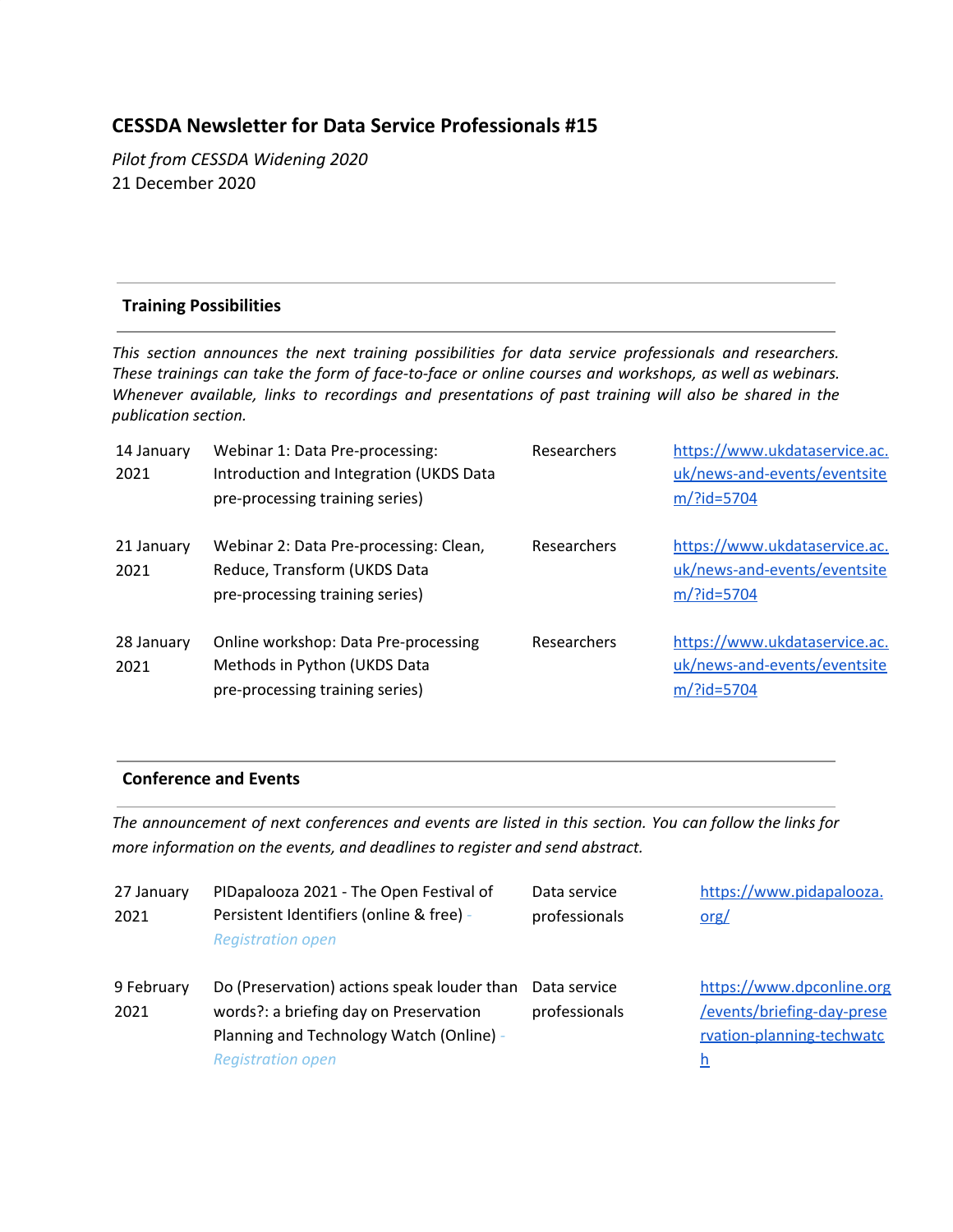| 23-25 June<br>2021                  | LIBER 2021: Libraries and Open Knowledge:<br>from vision to implementation (online) - Call professionals<br>for submission till 18 January 2021 | Data service                                     | https://libereurope.eu/arti<br>cle/liber-2021-online-call-f<br>or-papers/ |
|-------------------------------------|-------------------------------------------------------------------------------------------------------------------------------------------------|--------------------------------------------------|---------------------------------------------------------------------------|
| 2, 9, 16, 23<br>and 30 July<br>2021 | <b>ESRA 2021 (online)</b> - Call for submission till<br><b>16 January 2021</b>                                                                  | Data service<br>professionals and<br>researchers | https://www.europeansur<br>veyresearch.org/conferenc<br>es/ESRA2021       |

#### **Publications and other resources**

In this section will be listed new reports and publications, as well as different resources such as tools and *past recordings and presentations from training and conferences. You can find other useful resources for data service professionals and users in the CESSDA Resource [Directory](https://www.zotero.org/groups/2382601/cessda_resource_directory/library). All deliverables, reports created in CESSDA projects as well as past CESSDA training are available in the CESSDA Zenodo [platform.](https://zenodo.org/communities/cessda/)*

| EDDI20 : 12th Annual European DDI User<br><b>Conference</b> - <i>presentations</i>                                                                                | Data service<br>professionals                    | https://zenodo.org/communities/e<br>ddi20/?page=1&size=20            |
|-------------------------------------------------------------------------------------------------------------------------------------------------------------------|--------------------------------------------------|----------------------------------------------------------------------|
| CESSDA Data Management Expert Guide -<br>infographics                                                                                                             | Data service<br>professionals and<br>researchers | http://doi.org/10.5281/zenodo.431<br>3133                            |
| <b>CESSDA Webinar on Data Management Expert</b><br>Guide - recording                                                                                              | Data service<br>professionals and<br>researchers | https://www.youtube.com/watch?<br>v=L0GILQycT6s                      |
| Open Science Skills Visualisation (LIBER)                                                                                                                         | Data service<br>professionals and<br>researchers | http://doi.org/10.5281/zenodo.370<br>2401                            |
| Reframing Data Stewardship Education in<br>Denmark and abroad (Data Stewardship<br><b>Education in Denmark Project)</b>                                           | Data service<br>professionals                    | http://doi.org/10.5281/zenodo.3628<br>375                            |
| University approaches to Citizen Science in the<br>transition to Open Science (EUA and OpenAIRE<br>online workshop 9-10 December 2020) - slides<br>and recordings | Data service<br>professionals and<br>researchers | https://www.openaire.eu/university-<br>approaches-to-citizen-science |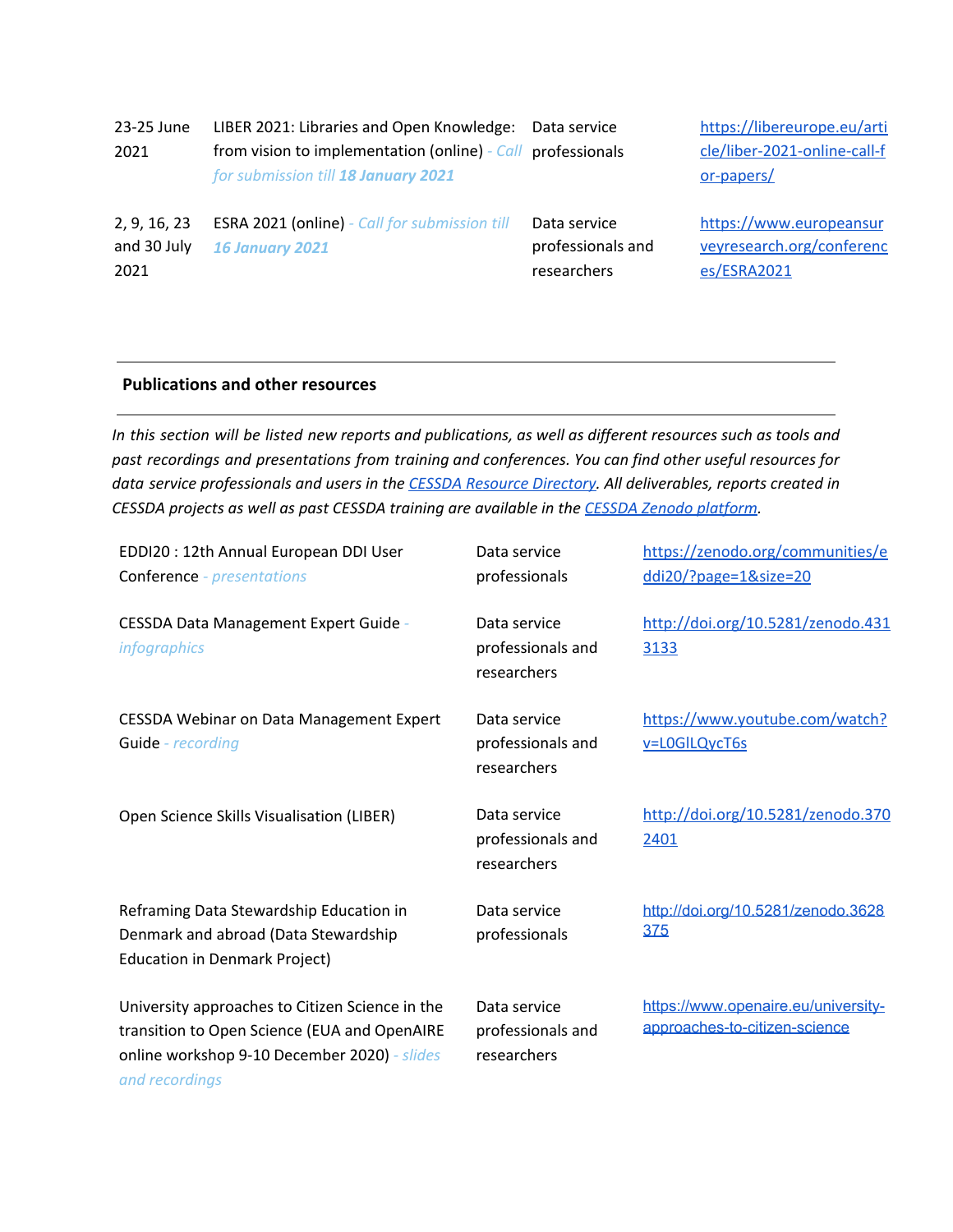| EOSC Portal Release 1 - New provider<br>functionalities and tutorial (EOSC Enhance<br>webinar 17 December 2020) - slides and<br>recordings | Data service<br>professionals and<br>researchers | https://www.eosc-portal.eu/events<br>/eosc-enhance-webinar-eosc-portal<br>-release-1-new-provider-functionali<br>ties-tutorial              |
|--------------------------------------------------------------------------------------------------------------------------------------------|--------------------------------------------------|---------------------------------------------------------------------------------------------------------------------------------------------|
| How to Conduct Valid Social Science Research<br>Using MTurk $-$ A checklist (LSE blog)                                                     | Researchers                                      | https://blogs.lse.ac.uk/impactofsoc<br>ialsciences/2020/12/15/how-to-co<br>nduct-valid-social-science-research<br>-using-mturk-a-checklist/ |
| Council conclusions on the New European<br>Research Area                                                                                   | Data service<br>professionals and<br>researchers | https://data.consilium.europa.eu/d<br>oc/document/ST-13567-2020-INIT/<br>en/pdf                                                             |
| IASSIST Quarterly vol. 44 no. 4 (2020)                                                                                                     | Data service<br>professionals                    | https://www.iassistquarterly.com/i<br>ndex.php/iassist                                                                                      |

# **Possibilities for Funding and Collaborations in EU Projects**

*In this section, you find the funding and collaboration possibilities in EU/international projects.*

## **Employment Opportunities**

*This section lists the job announcements for data service professionals.*

| GESIS is looking for a Head of the Secure Data Center -    | https://www.hidden-professionals.de/HPv3.J   |
|------------------------------------------------------------|----------------------------------------------|
| application open until 4 January 2021                      | obs/gesis/job/14940/Senior-Researcher        |
|                                                            |                                              |
| DANS is looking for a new Chief Technology Officer (CTO) - | https://www.academictransfer.com/nl/29642    |
| application open until 3 January 2021                      | 2/chief-technology-officer-dans-knaw-the-hag |
|                                                            | ue/                                          |